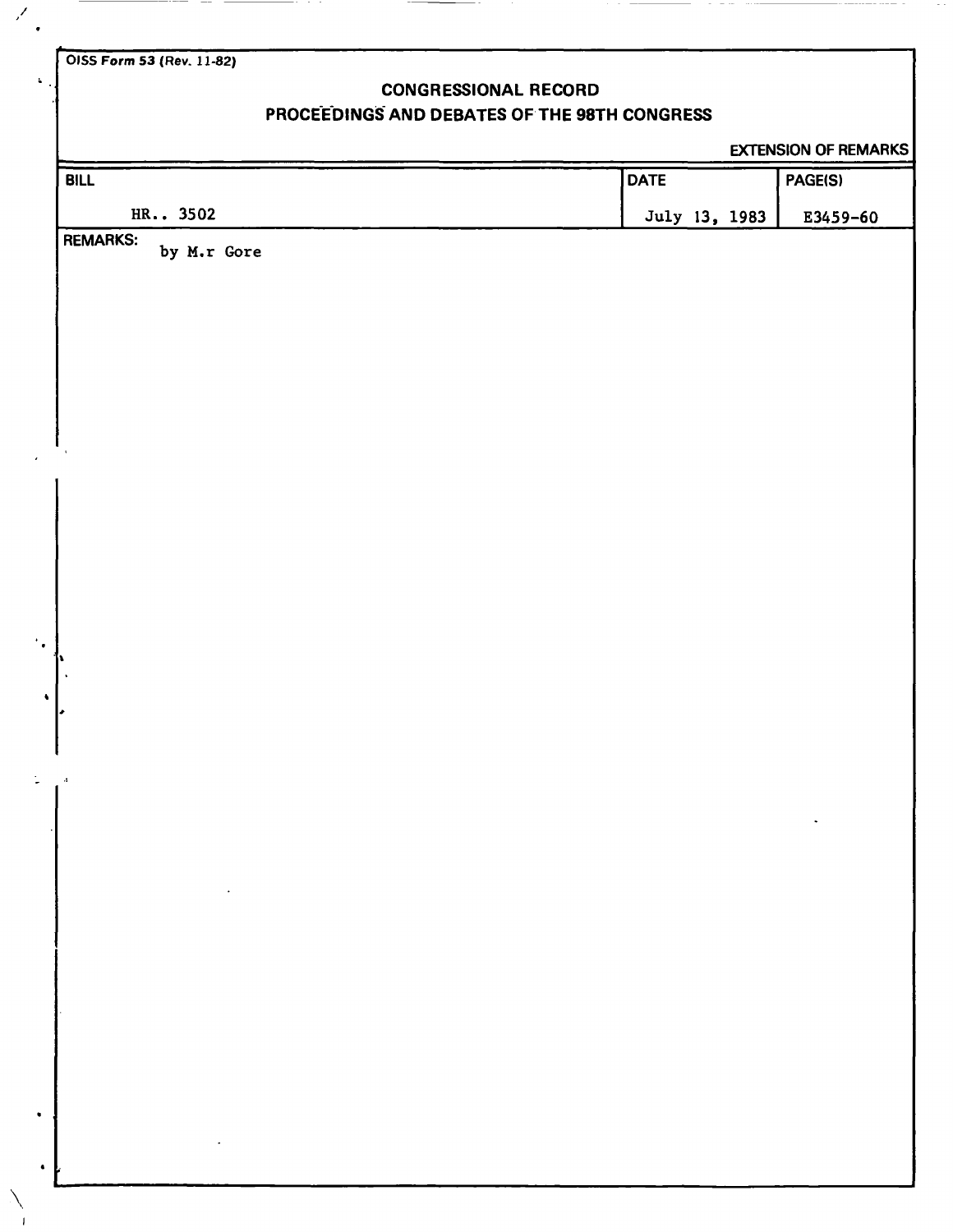**Proponents of the legislation argue that pharmaceutical innovation is in a state of decline due to premarket regulatory review requirements. But the facts refute this contention. The pharmaceutical industry is among the most profitable of all major American manufacturing industries. While most sectors of the economy reeled during the recession of 1981-92, pharmaceutical profits increased dramatically. In 1981, profits increased 20 percent. In 1982, profits increased an additional 25 percent. If, as is asserted, there is a regu**latory review "problem," it is not re**flected in the industry's profits.** 

**Nor is there any evidence of a decline in pharmaceutical innovation. Twenty-seven new drugs were approved for marketing in 1981; 28 were approved in 1982. The number of new drugs approved by the Food and Drug Administration (FDA) for marketing in 1981 and 1982 has been higher than in any year since 1962, when the efficacy testing requirements were added to the Federal Food, Drug and Cosmetic Act in landmark changes.** 

**Industry expenditures for research and development have increased substantially over time, even after adjustment for inflation, according to a 1981 report prepared by the Office of Technology Assessment. This trend is expected to continue. The coming decades have been characterized by industry observers as a "golden era" for new drug development, based in part on the potential for dramatic advances in the application of genetic engineering.** 

**Even if, in the face of the overwhelming evidence of the current prosperity of the pharmaceutical industry, it is believed that a stimulus to innovation is desirable, that stimulus already exists. The Economic Recovery Tax Act of 1981 provided a new 25 percent R&D tax credit for firms that increase R&D expenditures. In fact, the pharmaceutical industry is taking advantage of this new provision, according to the National Science Foundation (NSF). According to NSF, pharmaceutical R&D is growing at a 20 percent annual rate, spurred by the tax credit, reduced FDA approval time, and recent research breakthroughs and new marketing opportunities.** 

**The R&D tax credit has an obvious advantage over patent term extension. It insures that additional revenue will be channeled into research and development. In contrast, drug companies have repeatedly refused to commit themselves to reinvesting even one dime of the additional profits that they will reap if patent term extension legislation is enacted. While the companies talk in general terms about the possibility of greater R&D expenditures, they will make no commitments. Their silence on this point is notable.** 

**Moreover, even if the pharmaceutical companies reinvest the percentage of extra sales that they have historically reinvested, approximately 8.5** 

### **OPPOSITION TO H.R. 3502**

### **HON. ALBERT GORE, JR. OP TENNESSEE**

### **IN THE HOUSE OF REPRESENTATIVES**  *Wednesday, July 13,1983*

**• Mr. GORE. Mr. Speaker, I rise in opposition to H.R. 3502, legislation to extend the patent term for certain pharmaceutical products by up to 7 years. This bill represents an unwarranted boost to the profits of an extremely successful industry at the expense of the public, particularly the poor and the elderly, and I urge my colleagues to oppose it.**